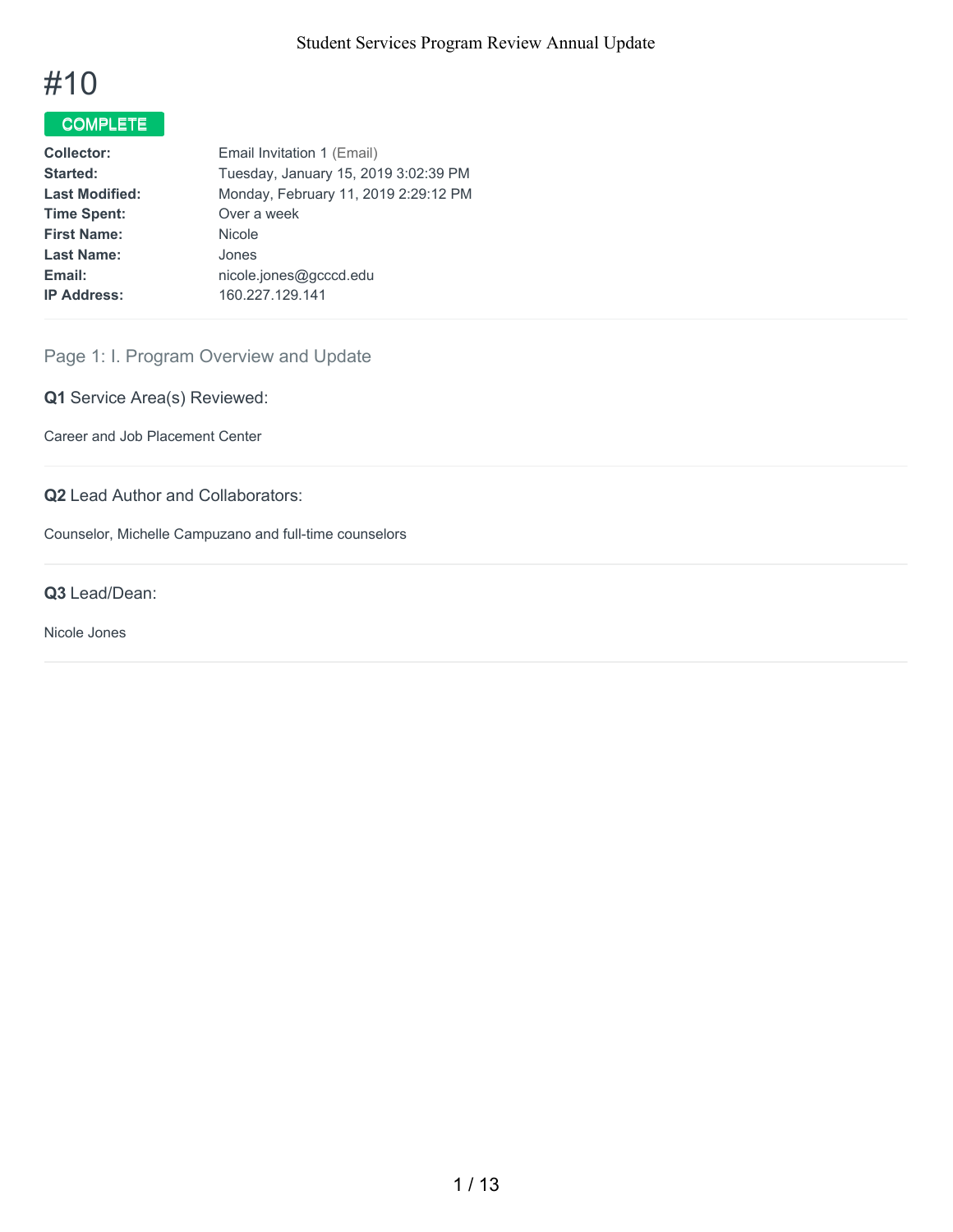**Q4** Service Area Update (Required): Please summarize the changes, additions, and achievements that have occurred in your service area since the last program review annual update. Note you can access previous years' program reviews here (requires a District username and password).

Mission statement: "The purpose of the Career and Student Employment Center is to educate students, alumni and community members in the career development process. This process includes gaining self-knowledge, exploring career options, and developing skills and a plan of action to realize individual career goals throughout their life-span. In partnership with counselors, faculty and support staff, the center provides students a means of exploring majors and career options. The Student Employment office assists students and alumni to develop employability skills, and to find meaningful employment. The Center fosters collaborations with employers and community groups to provide the link to "real world" work opportunities and assists students to achieve their employment goals." The Career and Student Employment Center, also commonly referred to as the Career Center, had a total of 1,827 student contacts (including returning and follow-up services) for the 2017-2018 academic year. Campus outreach and collaboration is a vital part of the Career Center. In 2017-2018 the Career Center collaborated with Pathway Academy to conduct a series of career readiness workshops in four sections of their counseling classes. These workshops took place during the fall and spring semesters for a total of 8 classroom presentations. The center also collaborated with San Diego Workforce Partnership's Connect2Careers program which hosted a variety of employment readiness workshops in the Career Center throughout the academic year. A five hour professional development workshop was offered by the Career Center Coordinator and aimed toward faculty teaching career decision making. In the training faculty learned about assessments, labor market demand, in demand careers, and career education majors. The Career Center had a very successful Career Expo with over 50 employers in attendance. Exit surveys were distributed to both employers and students with very positive and strong feedback. Employers reported a total of 188 anticipated new hires and 121 scheduled interviews. Students reported networking with an average of 6 employers and credited the expo as an opportunity to discover and explore their career options. This feedback further confirms the work we are implementing with Guided Pathways. For the 2017-2018 academic year the program had a general counselor with a .5 reassign time to coordinate the program and an adjunct career counselor at ten hours a week. The CalWORKs program provided an additional adjunct counselor for one semester, in the fall of 2017 to conduct resume workshops. The center also had an Employment Development Specialist, who was hired in the year prior. The position was funded by 50% Grossmont Union High School District and 50% the San Diego Workforce Partnership. Their assignment ended due to lack of funding by the end of July 2018, in which they worked at 24 hours a week. Due to internal promotions and reassignments, the Career Center staff currently consists of two hourly workers.

## Page 2: II. Student Learning Outcomes/Student Services Outcomes Assessment Reflection

**Q5** Please provide a summary of your service area's student learning outcome (SLO) and student services outcome (SSO) assessment efforts and findings from 2017/18. For assistance locating assessment information stored in TracDat, please contact the Institutional Effectiveness, Success, and Equity Office at brianna.hays@gcccd.edu.

"After attending a Career Workshop, students will be able to navigate Career and Employment resources and procedures at the Career Center (intake, appointments, job-boards, website, assessments, resume and interview assistance."

For the fall 20187 semester 80 percent of students reported they obtained new career related skills and information as a result of attending a workshop. For the spring 2018 semester 86 percent of students reported they obtained new career related skills and information as a result of attending a workshop.

**Q6** OPTIONAL: Please use the button below to upload any additional/supporting documentation (in Word or PDF format) for the above question.

#### **Career Workshop surveys FA 17 & SP 18.pdf(151.2KB)**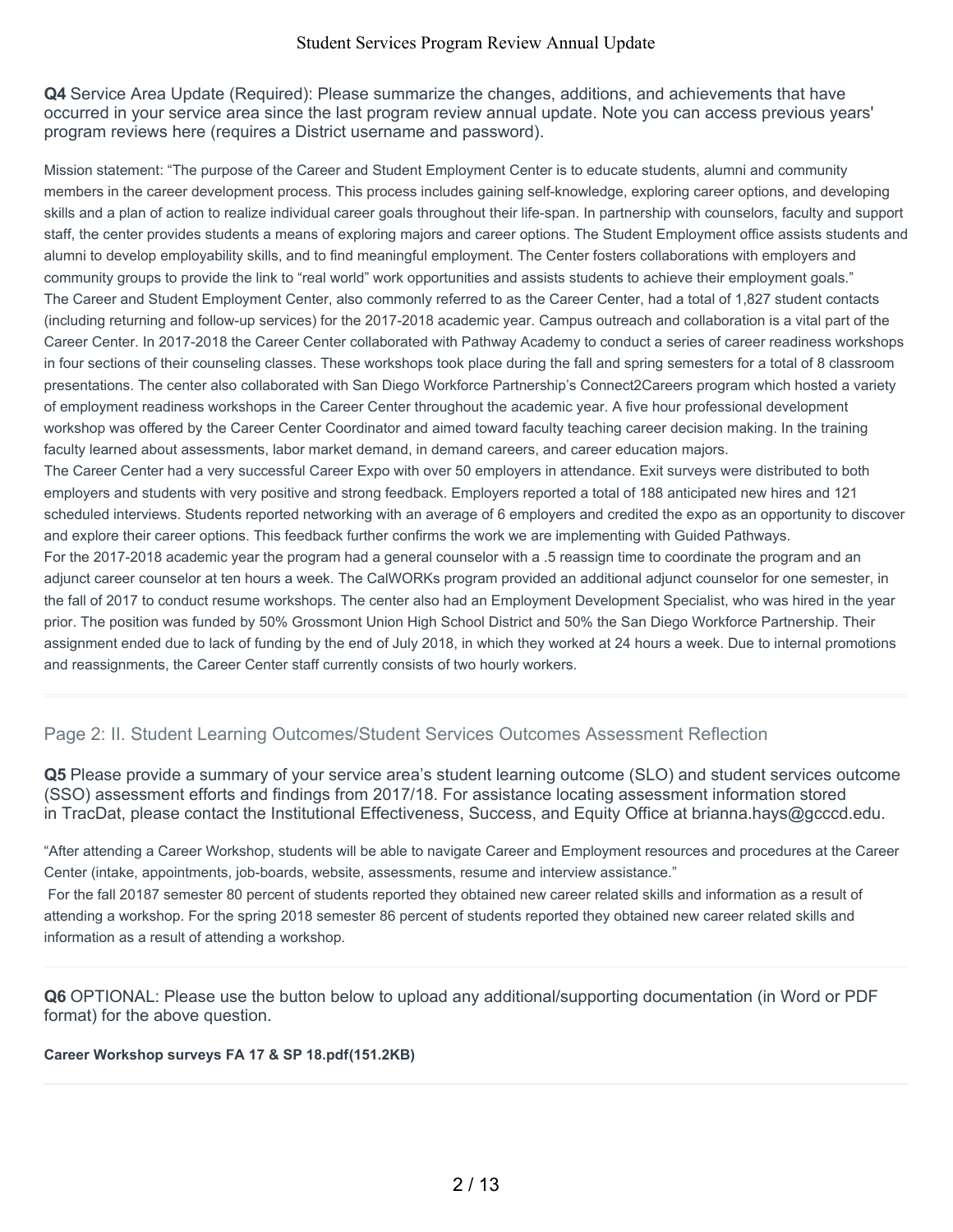**Q7** How did (or will) your service area use its 2017/18 SLO and SSO assessment findings to advance student success and improve services to students?

Students were able to gain knowledge in the areas of career decision making and development. The data confirms the need for career related workshops and it demonstrates a high student success rate. The workshop topics are intended to assist students at any point in their career development. Students are given resources and information to help confirm or clarify goals related to their education, career, and employment.

**Q8** OPTIONAL: Please use the button below to upload any additional/supporting documentation (in Word or PDF format) for the above question.

**Respondent skipped this question**

**Q9** What are your service area's assessment plans (i.e., which SLOs and/or SSOs will be assessed) for 2018/19?

SLO #1 will be measured again for the 2018-2019 academic year.

**Q10** OPTIONAL: Please use the button below to upload any additional/supporting documentation (in Word or PDF format) for the above question.

**Respondent skipped this question**

### Page 3: III. Student Achievement and Institutional Effectiveness

**Q11** Please review any research data and/or reports for your service area and summarize the findings and implications for practice.

The center is committed to advocating for all students, but especially those who have been historically underrepresented. In the fall of 2017, 45.5% of non-white/minority students utilized the Career Center and about one third identified as Hispanic. In the spring of 2018, 46.5% non-white/minority students utilized the center and one third identified as Hispanic. The school's data shows there was a positive correlation between using career services and student success (see attachment). Students who utilized career services were shown to have higher retention rates and course success in comparison to all other students. In 2017-2018 the Career Center worked closely with 4 cohort/sections of counseling courses that were tied in with Pathways Academy in both the fall and spring semester. These students were provided with workshops and individualized career counseling appointments.

**Q12** OPTIONAL: Please use the button below to upload any additional/supporting documentation (in Word or PDF format) for the above question.

#### **Guided Pathways-Career Center.pdf(562.6KB)**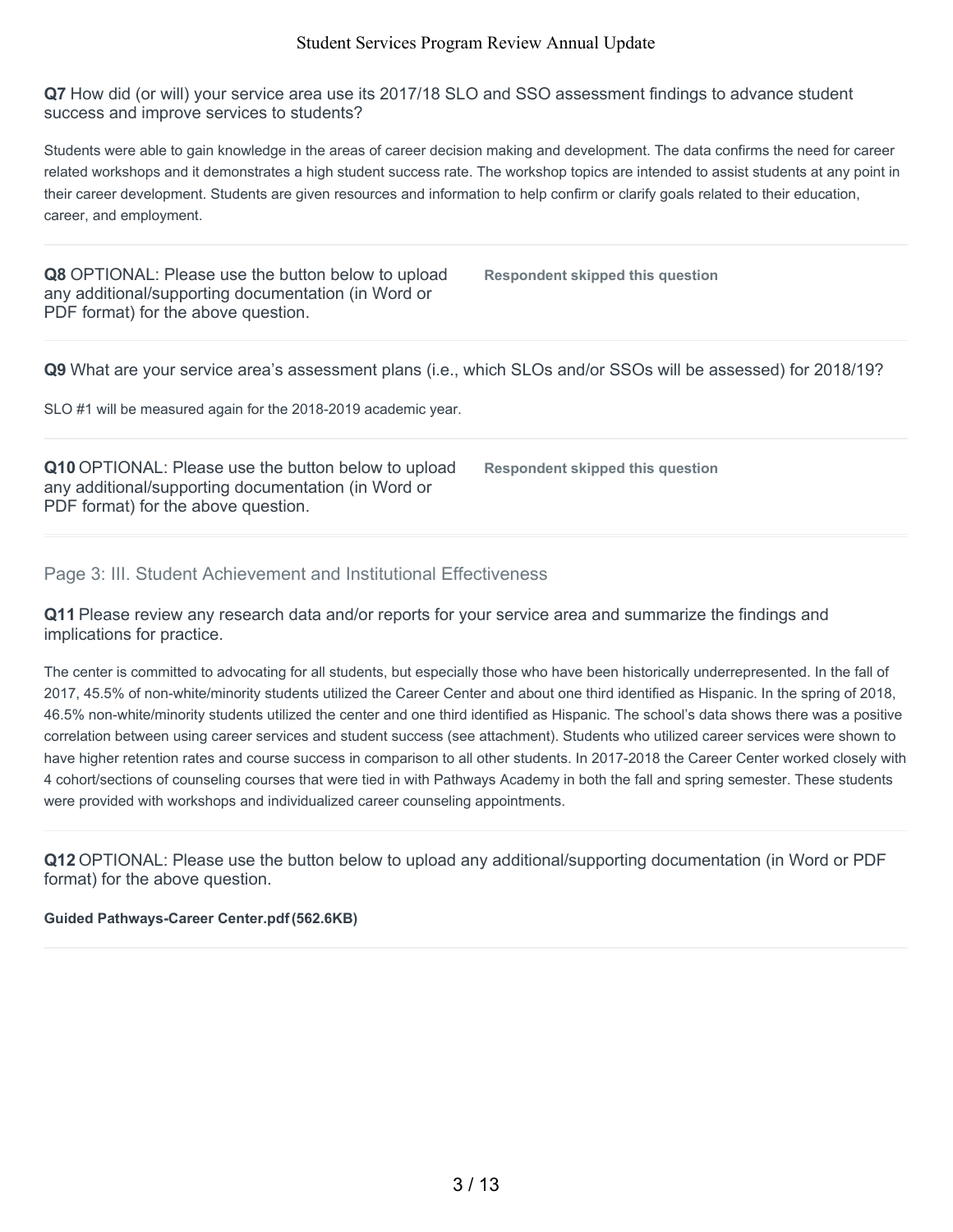**Q13** What steps will the service area take to improve services and/or outcomes (e.g., course success, persistence, degree/certificate completion, or transfer) for the College's disproportionately impacted student groups?To access a detailed report on the College's equity data, click here. To access college-wide student demographic and outcome data, click here.

Students were able to gain knowledge in the areas of career decision making and development. The data confirms the need for career related workshops and it demonstrates a high student success rate. The workshop topics are intended to assist students at any point in their career development. Students are given resources and information to help confirm or clarify goals related to their education, career, and employment.

| Q14 OPTIONAL: Please use the button below to upload<br>any additional/supporting documentation (in Word or<br>PDF format) for the above question. | <b>Respondent skipped this question</b>                                                                                                                                                                 |
|---------------------------------------------------------------------------------------------------------------------------------------------------|---------------------------------------------------------------------------------------------------------------------------------------------------------------------------------------------------------|
| Page 4: IV. Previous Goals: Update (If Applicable)<br>Q15 Would you like to provide an update for your<br>previous program review goal(s)?        | <b>Yes</b>                                                                                                                                                                                              |
| Page 5: Previous Goal 1<br><b>Q16</b> Previous Goal 1:<br>Offer Job Placement and Internship Development Services                                 |                                                                                                                                                                                                         |
| <b>Q17</b> Link to College Strategic Goal(s):                                                                                                     | <b>Guided Student</b><br>y<br><b>Pathways</b><br><b>Student Validation and</b><br>×<br><b>Engagement</b><br><b>Organizational Health</b>                                                                |
| Q18 Goal Status                                                                                                                                   | Deleted - Please explain below::<br>Due to other immediate needs, including basic staff<br>coverage, this goal will be deferred until adequate coverage<br>for the Career Center can be provided first. |
| Q19 How was the goal evaluated? If the goal is "in<br>progress," how will it be evaluated?                                                        | <b>Respondent skipped this question</b>                                                                                                                                                                 |
| Q20 Please provide the rationale for this goal:                                                                                                   | <b>Respondent skipped this question</b>                                                                                                                                                                 |
| Q21 Please provide the goal action steps for the year<br>(previously "Activities"):                                                               | <b>Respondent skipped this question</b>                                                                                                                                                                 |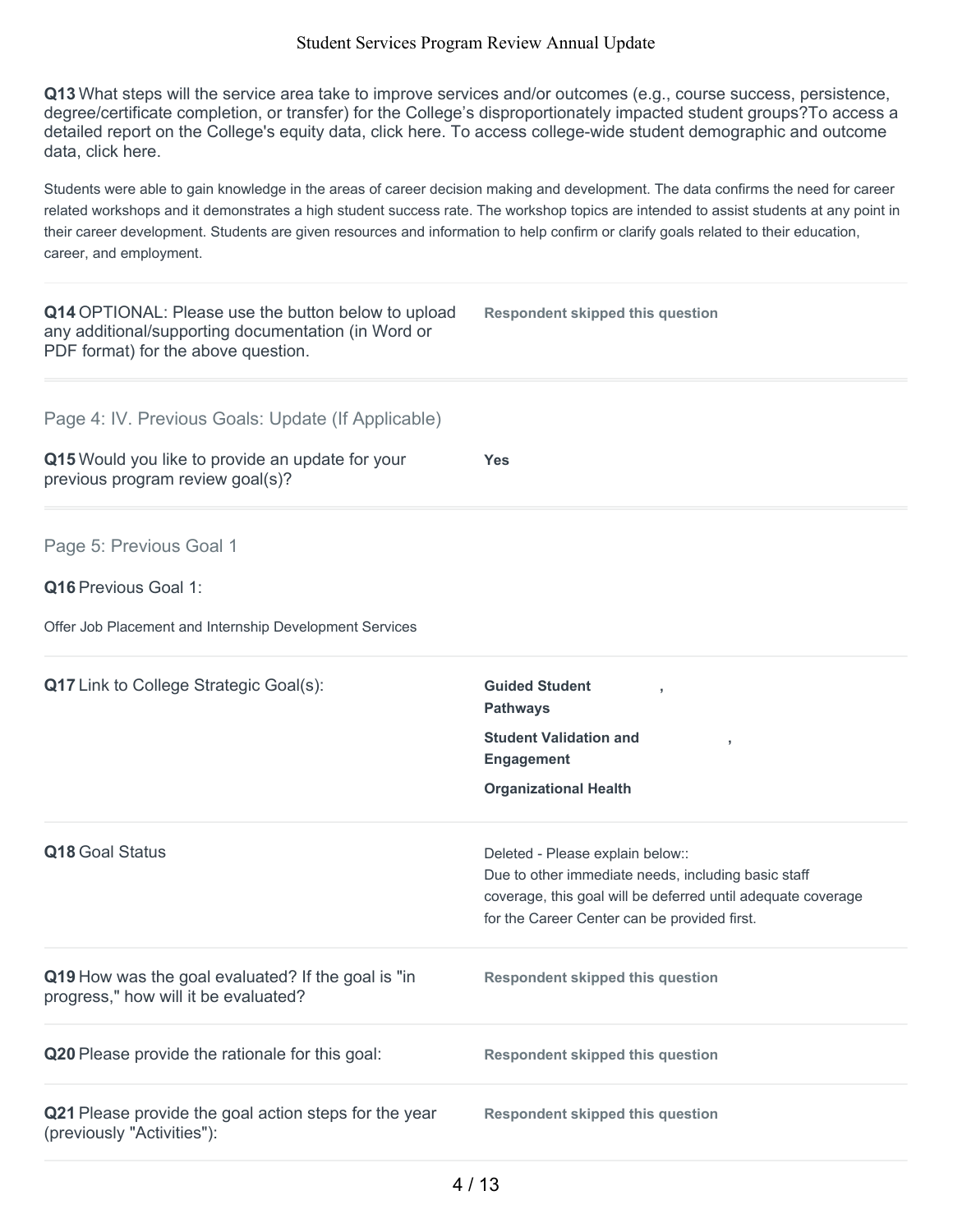| Q22 ** OPTIONAL** Previous Goal 1 Additional<br>Documentation: If you have any additional<br>documentation you would like to include in relation to<br>this goal, please use the "Upload" button below. You can<br>upload a Word document or PDF file. | <b>Respondent skipped this question</b> |
|--------------------------------------------------------------------------------------------------------------------------------------------------------------------------------------------------------------------------------------------------------|-----------------------------------------|
| Q23 Do you have another goal to update?                                                                                                                                                                                                                | <b>No</b>                               |
| Page 6: Previous Goal 2                                                                                                                                                                                                                                |                                         |
| Q24 Previous Goal 2:                                                                                                                                                                                                                                   | <b>Respondent skipped this question</b> |
| <b>Q25</b> Link to College Strategic Goal(s):                                                                                                                                                                                                          | <b>Respondent skipped this question</b> |
| Q26 Goal Status                                                                                                                                                                                                                                        | <b>Respondent skipped this question</b> |
| Q27 How was the goal evaluated? If the goal is "in<br>progress," how will it be evaluated?                                                                                                                                                             | <b>Respondent skipped this question</b> |
| Q28 Please provide the rationale for this goal:                                                                                                                                                                                                        | <b>Respondent skipped this question</b> |
| Q29 Please provide the goal action steps for the year<br>(previously "Activities"):                                                                                                                                                                    | <b>Respondent skipped this question</b> |
| Q30 ** OPTIONAL** Previous Goal 2 Additional<br>Documentation: If you have any additional<br>documentation you would like to include in relation to<br>this goal, please use the "Upload" button below. You can<br>upload a Word document or PDF file. | <b>Respondent skipped this question</b> |
| Q31 Do you have another goal to update?                                                                                                                                                                                                                | <b>Respondent skipped this question</b> |
| Page 7: Previous Goal 3                                                                                                                                                                                                                                |                                         |
| Q32 Previous Goal 3:                                                                                                                                                                                                                                   | <b>Respondent skipped this question</b> |
| Q33 Link to College Strategic Goal(s):                                                                                                                                                                                                                 | <b>Respondent skipped this question</b> |
| Q34 Goal Status                                                                                                                                                                                                                                        | <b>Respondent skipped this question</b> |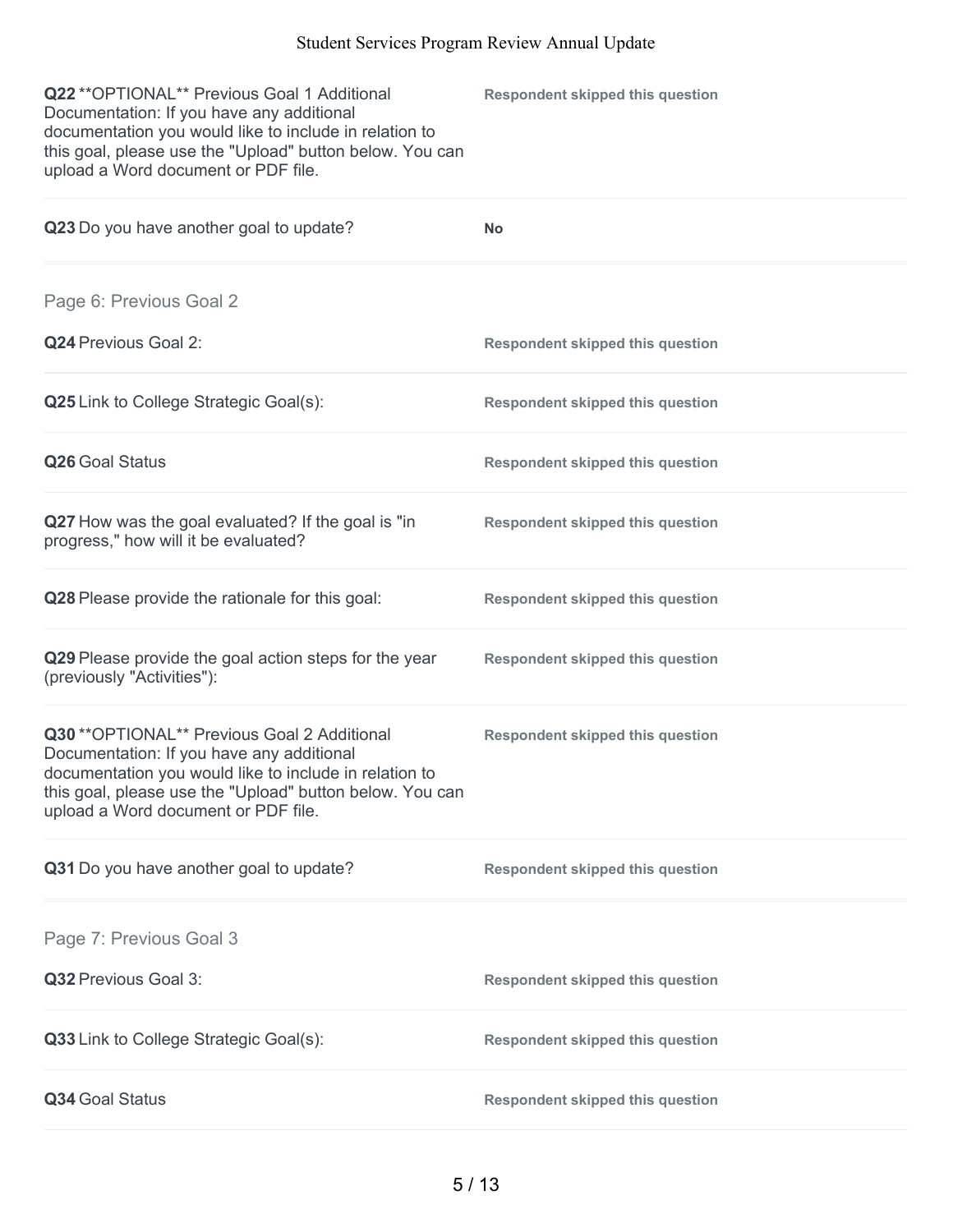| Q35 How was the goal evaluated? If the goal is "in<br>progress," how will it be evaluated?                                                                                                                                                             | <b>Respondent skipped this question</b> |
|--------------------------------------------------------------------------------------------------------------------------------------------------------------------------------------------------------------------------------------------------------|-----------------------------------------|
| Q36 Please provide the rationale for this goal:                                                                                                                                                                                                        | <b>Respondent skipped this question</b> |
| Q37 Please provide the goal action steps for the year<br>(previously "Activities"):                                                                                                                                                                    | <b>Respondent skipped this question</b> |
| Q38 ** OPTIONAL** Previous Goal 3 Additional<br>Documentation: If you have any additional<br>documentation you would like to include in relation to<br>this goal, please use the "Upload" button below. You can<br>upload a Word document or PDF file. | <b>Respondent skipped this question</b> |
| Q39 Do you have another goal to update?                                                                                                                                                                                                                | <b>Respondent skipped this question</b> |
| Page 8: Previous Goal 4                                                                                                                                                                                                                                |                                         |
| Q40 Previous Goal 4:                                                                                                                                                                                                                                   | <b>Respondent skipped this question</b> |
| <b>Q41</b> Link to College Strategic Goal(s):                                                                                                                                                                                                          | <b>Respondent skipped this question</b> |
| <b>Q42 Goal Status</b>                                                                                                                                                                                                                                 | <b>Respondent skipped this question</b> |
| Q43 How was the goal evaluated? If the goal is "in<br>progress," how will it be evaluated?                                                                                                                                                             | <b>Respondent skipped this question</b> |
| Q44 Please provide the rationale for this goal:                                                                                                                                                                                                        | <b>Respondent skipped this question</b> |
| Q45 Please provide the goal action steps for the year<br>(previously "Activities"):                                                                                                                                                                    | <b>Respondent skipped this question</b> |
| Q46 ** OPTIONAL** Previous Goal 4 Additional<br>Documentation: If you have any additional<br>documentation you would like to include in relation to<br>this goal, please use the "Upload" button below. You can<br>upload a Word document or PDF file. | <b>Respondent skipped this question</b> |
| Q47 Do you have another goal to update?                                                                                                                                                                                                                | <b>Respondent skipped this question</b> |
|                                                                                                                                                                                                                                                        |                                         |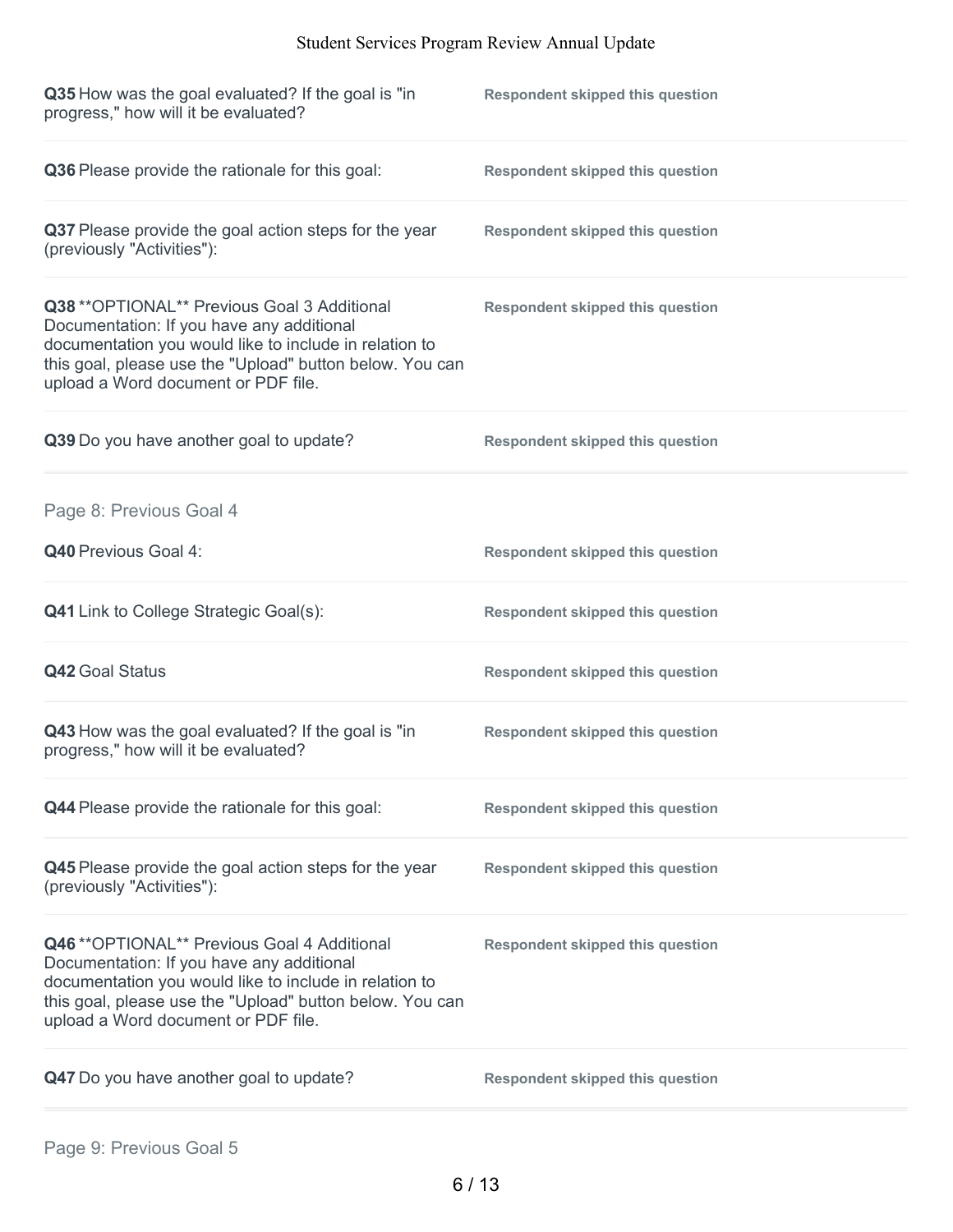| <b>Q48 Previous Goal 5:</b>                                                                                                                                                                                                                            | <b>Respondent skipped this question</b>            |
|--------------------------------------------------------------------------------------------------------------------------------------------------------------------------------------------------------------------------------------------------------|----------------------------------------------------|
| Q49 Link to College Strategic Goal(s):                                                                                                                                                                                                                 | <b>Respondent skipped this question</b>            |
| Q50 Goal Status                                                                                                                                                                                                                                        | <b>Respondent skipped this question</b>            |
| Q51 How was the goal evaluated? If the goal is "in<br>progress," how will it be evaluated?                                                                                                                                                             | <b>Respondent skipped this question</b>            |
| Q52 Please provide the rationale for this goal:                                                                                                                                                                                                        | <b>Respondent skipped this question</b>            |
| Q53 Please provide the goal action steps for the year<br>(previously "Activities"):                                                                                                                                                                    | <b>Respondent skipped this question</b>            |
| Q54 ** OPTIONAL** Previous Goal 5 Additional<br>Documentation: If you have any additional<br>documentation you would like to include in relation to<br>this goal, please use the "Upload" button below. You can<br>upload a Word document or PDF file. | <b>Respondent skipped this question</b>            |
| Page 10: V. New Goals (If Applicable)                                                                                                                                                                                                                  |                                                    |
| Q55 Would you like to propose any new goal(s)?                                                                                                                                                                                                         | <b>Yes</b>                                         |
| Page 11: New Goal 1                                                                                                                                                                                                                                    |                                                    |
| Q56 New Goal 1:                                                                                                                                                                                                                                        |                                                    |
| To increase the number of students who seek career advising and career counseling by expanding services and access to a<br>comprehensive career center.                                                                                                |                                                    |
| Q57 Link to College Strategic Goal(s):                                                                                                                                                                                                                 | <b>Guided Student</b><br><b>Pathways</b>           |
|                                                                                                                                                                                                                                                        | <b>Student Validation and</b><br><b>Engagement</b> |
|                                                                                                                                                                                                                                                        | <b>Organizational Health</b>                       |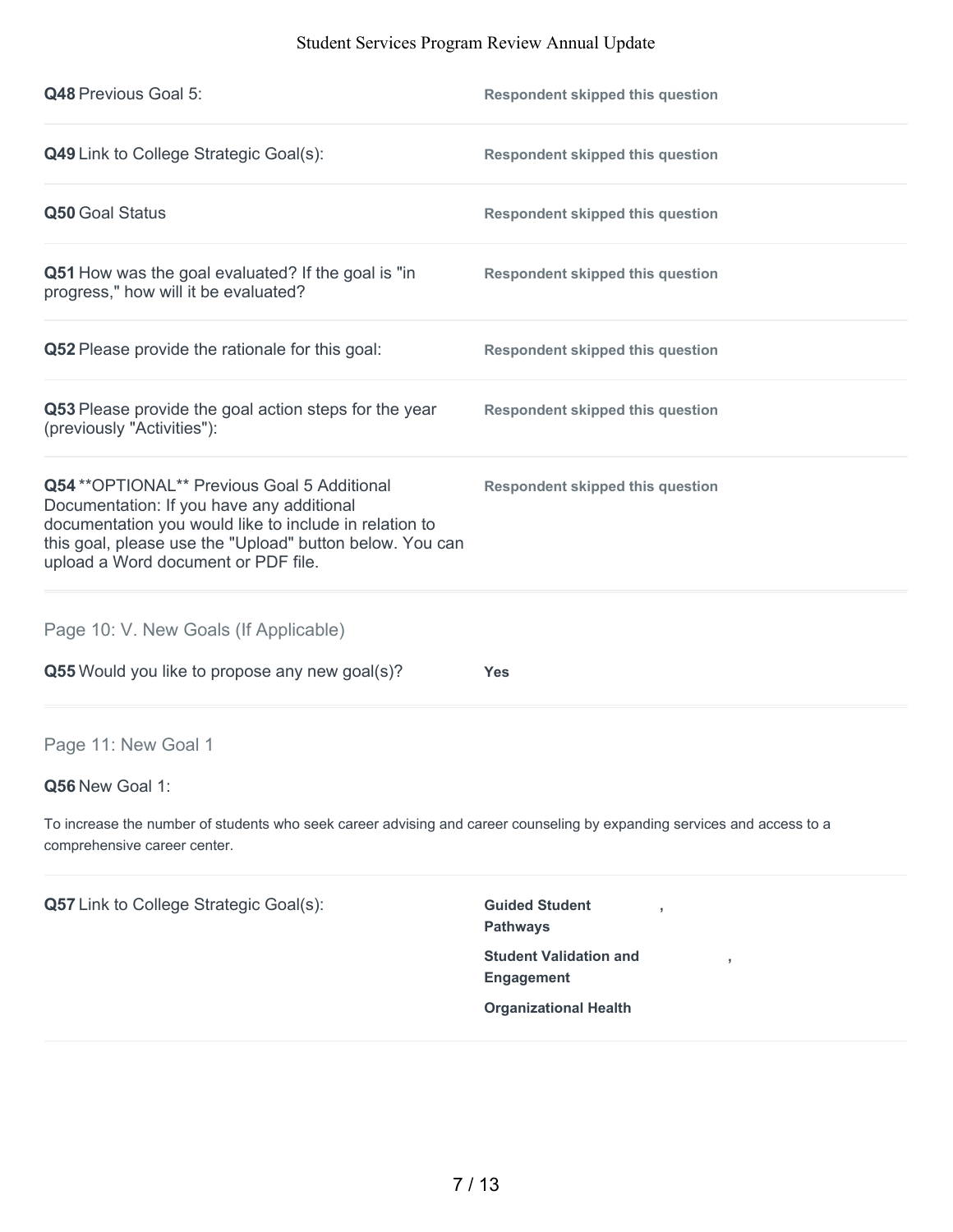#### **Q58** Please provide the rationale for this goal:

Career exploration and readiness are both vital components of student success. Career services is a specialized service but it is a program that serves all students, whether they are receiving a certificate, associate's degree or transferring, all is done in preparation for the workforce. In order to expand our services and serve more students we will need a career counselor and support staff. From career decision making to employment readiness, a comprehensive career center and staff is needed to offer services from major exploration to employment preparation.

#### **Q59** Please provide the goal action steps for the year (previously "Activities"):

- Hire and train a career counselor, career center supervisor, and career center specialist all at a 1.0 FTE.
- Transition the program into the new Career Center

#### **Q60** How will the goal be evaluated?

Evaluate the number of students served. Determine the number of students who utilize the Career Center in their first year of enrollment. Provide a student evaluation survey for services provided, including workshops and appointments.

**Q61** \*\*OPTIONAL\*\* New Goal 1 Additional Documentation: If you have any additional documentation you would like to include in relation to this goal, please use the "Upload" button below. You can upload a Word document or PDF file.

#### **Career Center Model.pdf (228.1KB)**

| Q62 Do you have another new goal?                                                   | <b>No</b>                               |
|-------------------------------------------------------------------------------------|-----------------------------------------|
| Page 12: New Goal 2                                                                 |                                         |
| Q63 New Goal 2:                                                                     | <b>Respondent skipped this question</b> |
| <b>Q64</b> Link to College Strategic Goal(s):                                       | <b>Respondent skipped this question</b> |
| <b>Q65</b> Please provide the rationale for this goal:                              | Respondent skipped this question        |
| Q66 Please provide the goal action steps for the year<br>(previously "Activities"): | <b>Respondent skipped this question</b> |
| <b>Q67</b> How will the goal be evaluated?                                          | <b>Respondent skipped this question</b> |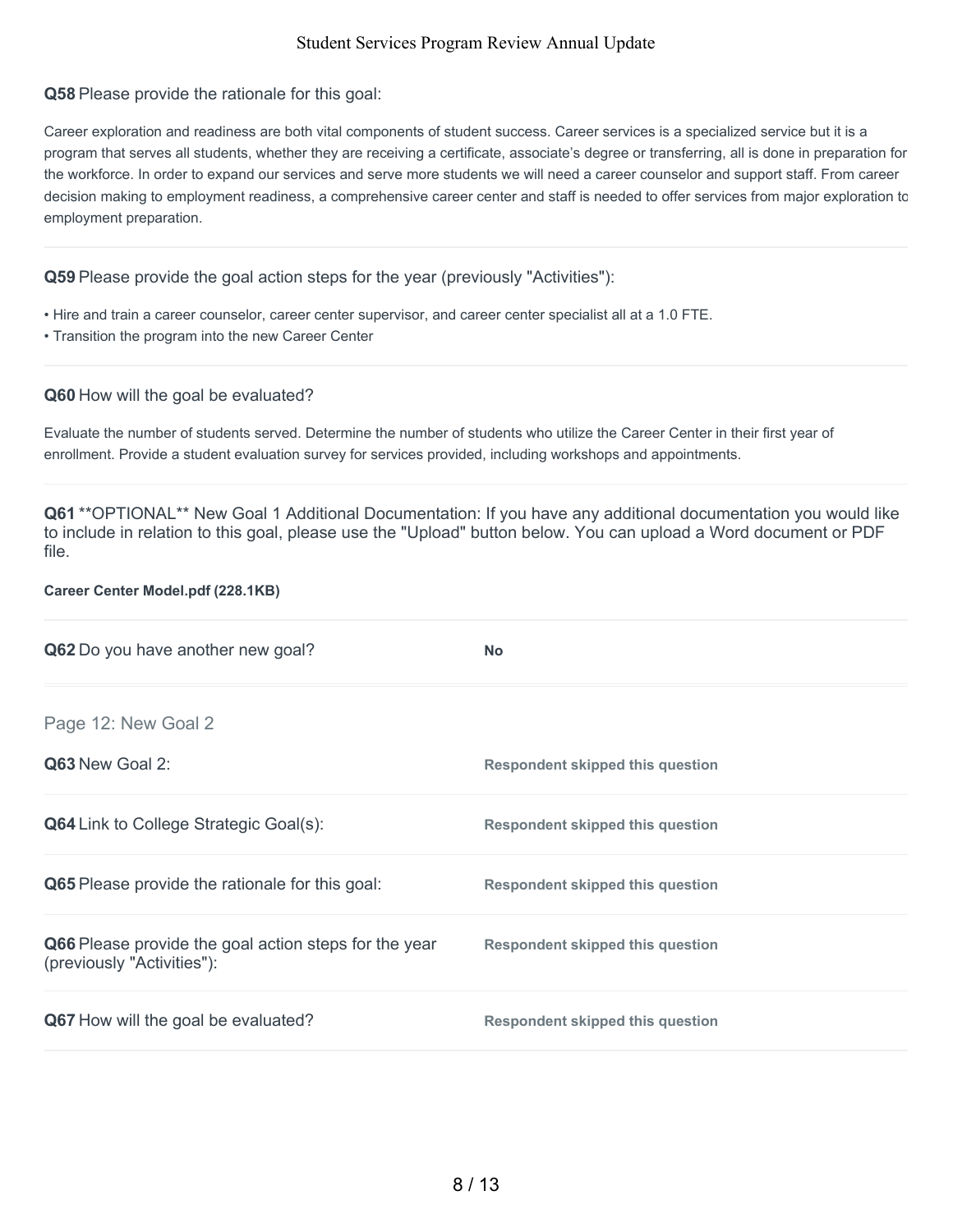| <b>Q68</b> ** OPTIONAL ** New Goal 2 Additional<br>Documentation: If you have any additional<br>documentation you would like to include in relation to<br>this goal, please use the "Upload" button below. You can<br>upload a Word document or PDF file. | Respondent skipped this question |
|-----------------------------------------------------------------------------------------------------------------------------------------------------------------------------------------------------------------------------------------------------------|----------------------------------|
| Page 13: VI. Resources Needed to Fully Achieve Goal(s)                                                                                                                                                                                                    |                                  |
| Q69 Is the program requesting resources this year to<br>achieve this goal?                                                                                                                                                                                | <b>Yes</b>                       |
| Page 14: V. Faculty Resource Needs                                                                                                                                                                                                                        |                                  |
| Q70 Are you requesting one or more faculty positions to<br>achieve this goal?                                                                                                                                                                             | <b>Yes</b>                       |

### Page 15: Faculty Position Request(s)

**Q71** Please remember to complete the Faculty Position Request Form (accessible here, under Staffing Request Information) for this position that you are requesting and upload it using the button below.The Faculty Position Request Form (In Word) can be located here (under Staffing Request Information).Brief Description of the Position Requested:

#### 1.0 FTE Career Counselor

Provide career counseling through Personal Development classes, individual appointments, vocational tests, or other career guidance systems.Provide counseling to meet career or occupational objectives. Interpret career assessment results. Provide assistance in job search and job retention skills.

### **Q72** Related Program Goal(s):

This relates to goal #1.

**Q73** Faculty Position Request Upload 1: Please upload the completed faculty request form for the above position using the button below. You can access the Word version of the Faculty Position Request Form here.

#### **Career Counselor FacultyPositionRequestForm-2018-19FINAL.docx (20.7KB)**

**Q74** Faculty Position Request 2 (if applicable): Please remember to complete the Faculty Position Request Form (accessible here, under Staffing Request Information) for this position that you are requesting and upload it using the button below.The Faculty Position Request Form (In Word) can be located here (under Staffing Request Information).Brief Description of Position Requested:

**Respondent skipped this question**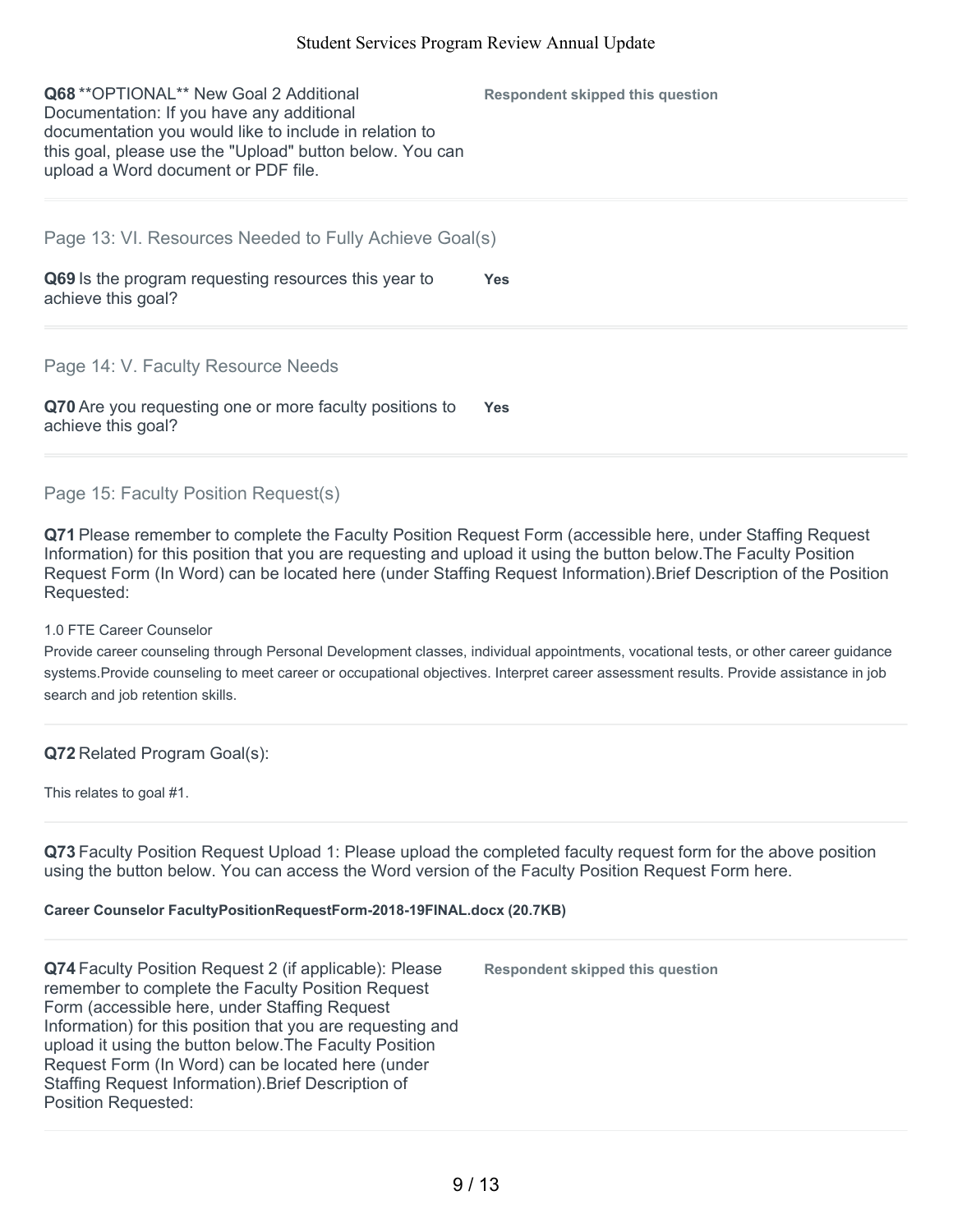| <b>Q75</b> Related Program Goal(s):                                                                                                                                                                                                                                                                                                                                                                                                                        | <b>Respondent skipped this question</b> |
|------------------------------------------------------------------------------------------------------------------------------------------------------------------------------------------------------------------------------------------------------------------------------------------------------------------------------------------------------------------------------------------------------------------------------------------------------------|-----------------------------------------|
| Q76 Faculty Position Request Upload 2: Please upload<br>the completed faculty request form for the above position<br>using the button below. You can access the Word<br>version of the Faculty Position Request Form here.                                                                                                                                                                                                                                 | <b>Respondent skipped this question</b> |
| Page 16: VI. Classified Staff Resource Needs                                                                                                                                                                                                                                                                                                                                                                                                               |                                         |
| Q77 Are you requesting one or more classified positions<br>to achieve this goal?                                                                                                                                                                                                                                                                                                                                                                           | <b>Yes</b>                              |
| Page 17: Classified Staff Position Request(s)                                                                                                                                                                                                                                                                                                                                                                                                              |                                         |
| Q78 Classified Staff Position Request 1: Please remember to complete the Classified Staff Position Request Form<br>(accessible here, under Staffing Request Information) for this position you are requesting. Brief Description of<br><b>Position Requested:</b>                                                                                                                                                                                          |                                         |
| 1.0 FTE Career Center Specialist<br>This position will work with the supervisor to oversee and cover the Career Center hours. They will assist students in finding jobs,<br>creating resumes, assisting with career fairs, and job placement needs. This person will manage the job board and employer<br>recruitment. This person will create marketing materials, answer phones, schedule student appointments, and employer tabling for<br>recruitment. |                                         |

## **Q79** Classified Staff Position 1 Related Program Goal(s):

This relates to goal #1

**Q80** Classified Staff Position 1 Request Upload: Please upload a completed Classified Position Request Form for this request using the button below. You can access the Word version of the Classified Position Request Form here.

#### **Career Center Specialist 2018-19 Classified Position Request Form (1).docx(23.3KB)**

| <b>Q81</b> *** OPTIONAL *** Please use the button below to<br>upload the position classification description (obtained<br>from HR).                                                                                                                                     | Respondent skipped this question |
|-------------------------------------------------------------------------------------------------------------------------------------------------------------------------------------------------------------------------------------------------------------------------|----------------------------------|
| <b>Q82</b> Classified Staff Position Request 2: Please<br>remember to complete the Classified Staff Position<br>Request Form (accessible here, under Staffing Request<br>Information) for each position you are requesting. Brief<br>Description of Position Requested: | Respondent skipped this question |
| <b>Q83</b> Classified Staff Position 2 Related Program Goal(s):                                                                                                                                                                                                         | Respondent skipped this question |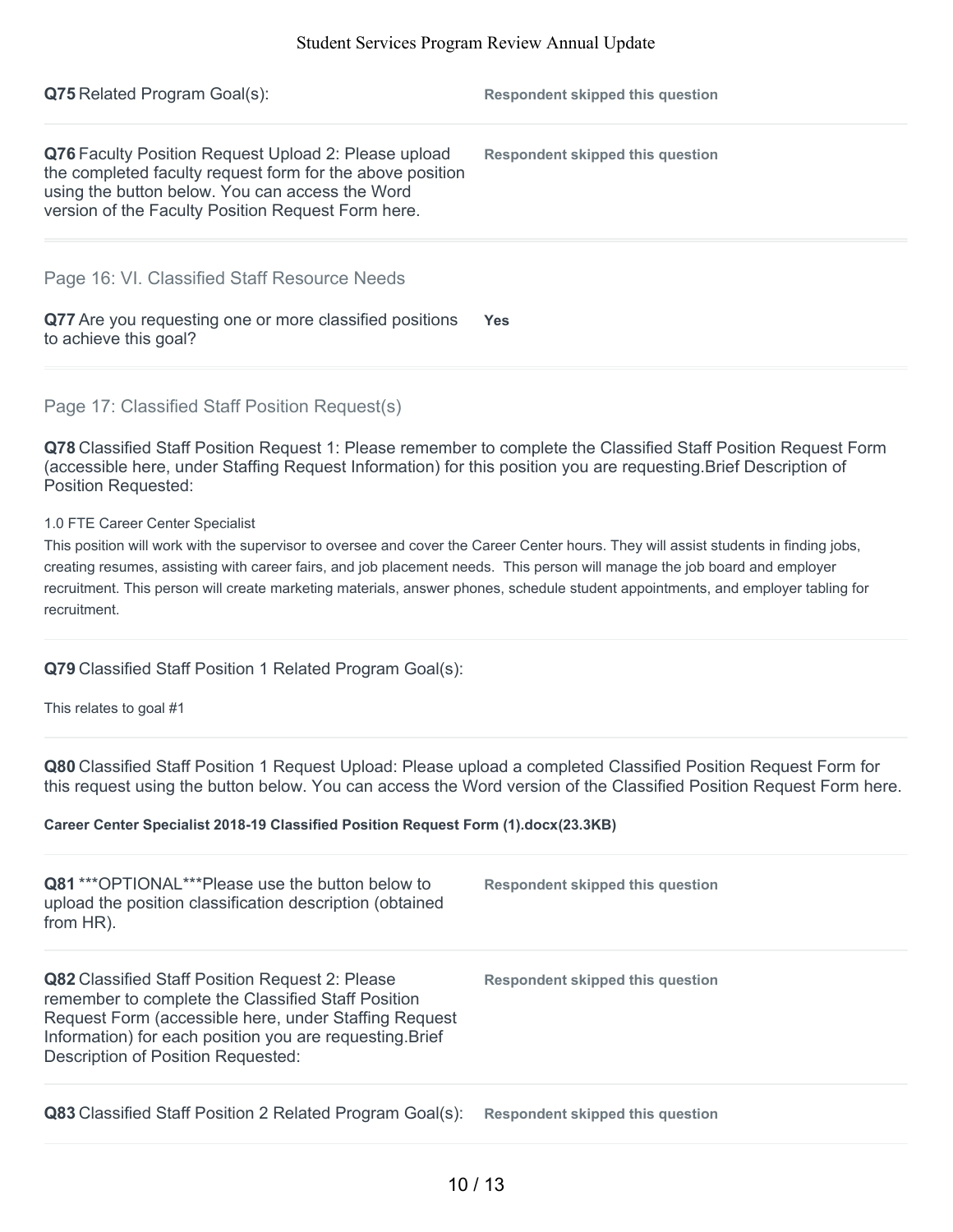| Q84 Classified Staff Position Request 2 Upload: Please<br>upload a completed Classified Position Request Form<br>for this request using the button below. You can access<br>the Word version of the Classified Position Request<br>Form here. | <b>Respondent skipped this question</b> |
|-----------------------------------------------------------------------------------------------------------------------------------------------------------------------------------------------------------------------------------------------|-----------------------------------------|
| Q85***OPTIONAL***Please use the button below to<br>upload the position classification description (obtained<br>from HR).                                                                                                                      | <b>Respondent skipped this question</b> |
| Page 18: VII. Technology Resource Needs                                                                                                                                                                                                       |                                         |
| Q86 Are you requesting technology resources to achieve<br>this goal?                                                                                                                                                                          | <b>No</b>                               |
| Page 19: Technology Request(s)                                                                                                                                                                                                                |                                         |
| Q87 Technology Request 1: Please remember to<br>complete a Technology Request Form for each request<br>you are submitting. You can access the online<br>Technology Request Form here: Technology Request<br>Form                              | <b>Respondent skipped this question</b> |
| Q88 Technology Request 2: Please remember to<br>complete a Technology Request Form for each request<br>you are submitting. You can access the online<br>Technology Request Form here: Technology Request<br>Form                              | <b>Respondent skipped this question</b> |
| Page 20: VIII. Perkins and Strong Workforce Resource Needs                                                                                                                                                                                    |                                         |
| Q89 Are you requesting Perkins and/or Strong<br>Workforce resources to achieve this goal?                                                                                                                                                     | <b>No</b>                               |
| Page 21: Perkins Request and Strong Workforce                                                                                                                                                                                                 |                                         |
| Q90 Perkins Request and Strong Workforce 1: Please<br>remember to complete the Perkins Request Form and<br>submit it via the annual Perkins/Strong Workforce<br>request process/cycle.                                                        | <b>Respondent skipped this question</b> |
| <b>Q91</b> Perkins Request and Strong Workforce 2: Please<br>remember to complete the Perkins Request Form and<br>submit it via the annual Perkins/Strong Workforce<br>request process/cycle.                                                 | <b>Respondent skipped this question</b> |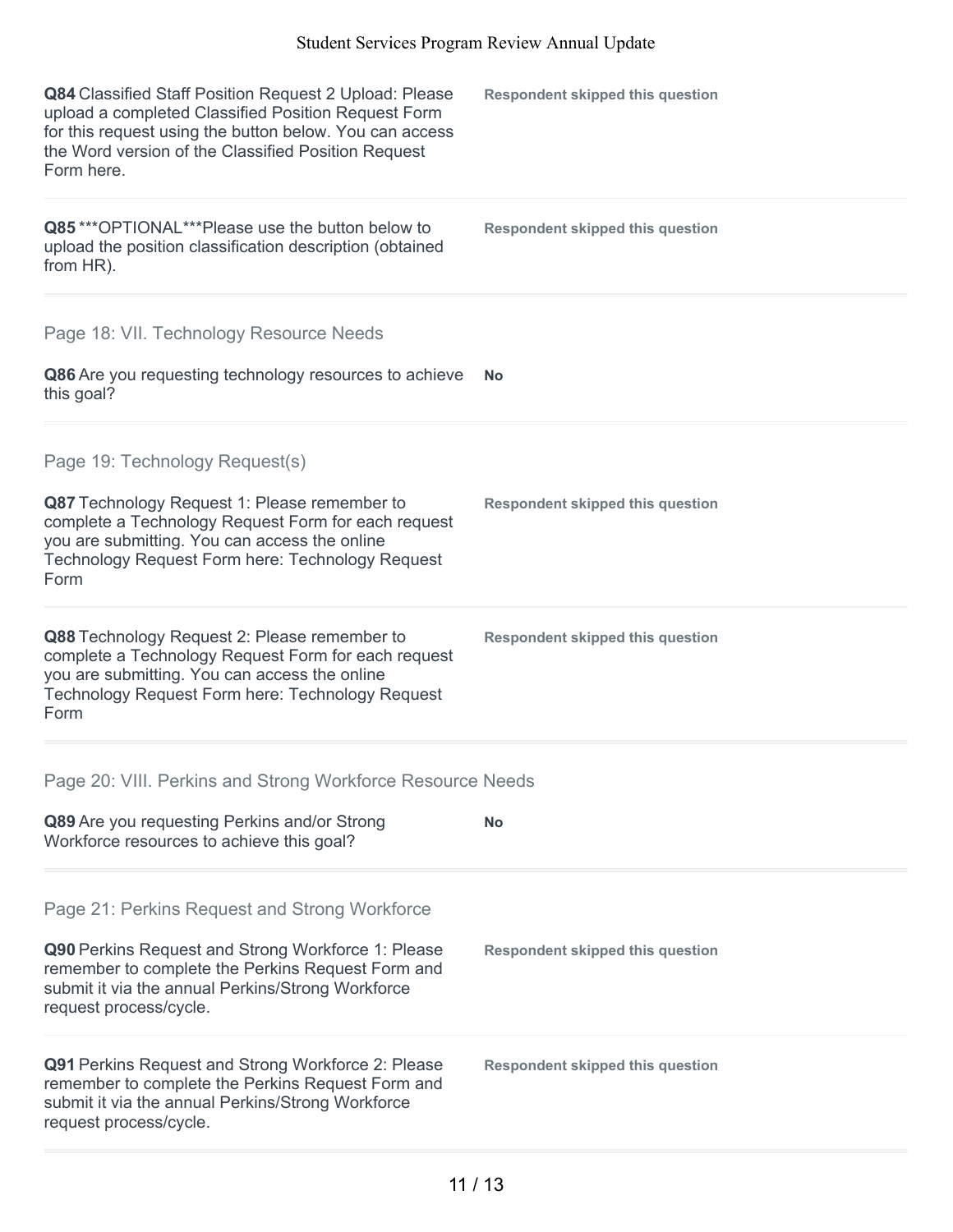| Page 22: IX. Supplies/Equipment Resource Needs                                                                                                                                                                                  |                                         |
|---------------------------------------------------------------------------------------------------------------------------------------------------------------------------------------------------------------------------------|-----------------------------------------|
| Q92 Are you requesting supplies and/or equipment<br>resources to achieve this goal?                                                                                                                                             | <b>No</b>                               |
| Page 23: Supplies/Equipment Request(s)<br>Q93 Supplies/Equipment Request 1: In the boxes below<br>please provide information on your request.<br>Supplies/Equipment requests will be considered on a<br>one-time funding basis. | <b>Respondent skipped this question</b> |
| Q94 Supplies/Equipment Documentation 1: Please<br>upload any supplies/equipment quotes or additional<br>documentation for this request.                                                                                         | <b>Respondent skipped this question</b> |
| Q95 Supplies/Equipment Request 2: In the boxes below<br>please provide information on your request.<br>Supplies/Equipment requests will be considered on a<br>one-time funding basis.                                           | <b>Respondent skipped this question</b> |
| Q96 Supplies/Equipment Documentation 2 : Please<br>upload any supplies/equipment quotes or additional<br>documentation for this request.                                                                                        | <b>Respondent skipped this question</b> |
| Page 24: X. Facilities Resource Needs                                                                                                                                                                                           |                                         |
| Q97 Are you requesting facilities resources to achieve<br>this goal?                                                                                                                                                            | No                                      |
| Page 25: Facilities Request                                                                                                                                                                                                     |                                         |
| Q98 Facilities Request 1: Please provide the information<br>below and remember to complete a Facilities Request<br>Form accessible here: Facilities Request Form                                                                | <b>Respondent skipped this question</b> |
| Q99 Facilities Request 2: Please provide the information<br>below and remember to complete a Facilities Request<br>Form, accessible here: Facilities Request Form                                                               | <b>Respondent skipped this question</b> |
| Page 26: XI. Professional Development Resource Needs                                                                                                                                                                            |                                         |
| Q100 Are you requesting professional development<br>resources to achieve this goal?                                                                                                                                             | No                                      |
|                                                                                                                                                                                                                                 |                                         |